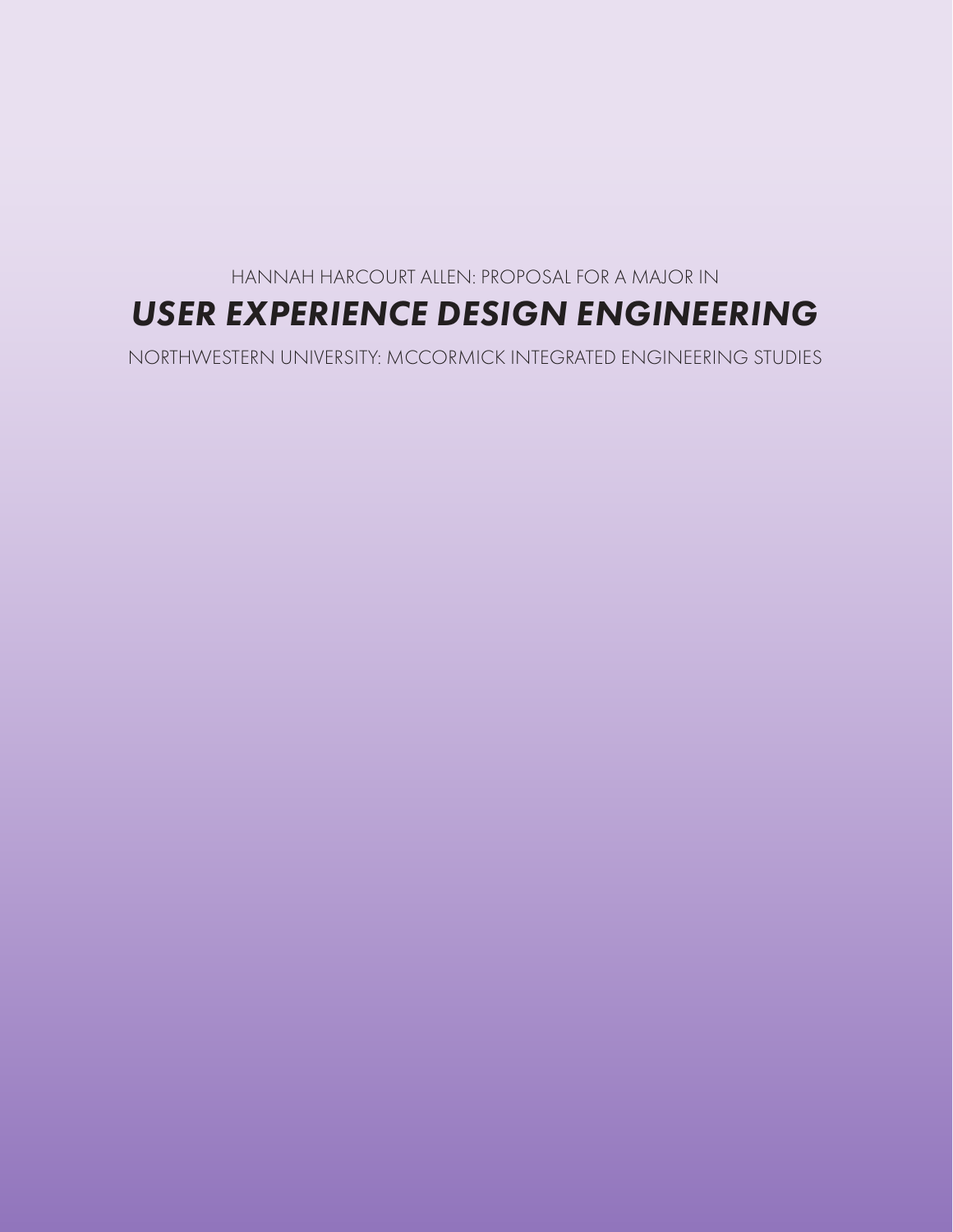# *PURPOSE*

If you were to ask what my three favorite classes have been since coming to Northwestern, I could tell you the answer without a moment's hesitation: DSGN 308: Human Centered Product Design, DSGN 397: Visual Communication Design, and EECS 111: Fundamentals of Computer Science. These classes don't seem like they overlap very much, but they all have one thing in common: Design. My aim in creating my MIES major was to create a program that centered around design at the intersection of technology, art, innovation, and engineering.

Every single thing in the world has to be designed. Whether this be a system designed by an consultant, a product designed by an engineer, a website designed by a programmer, or a poster designed by an artist, it all involves a design process. Learning *how* to design by learning the design process is useful for anyone who is interested in any sort of ideation, creation, or engineering. Pursuing a major that combines design within different areas of study would increase a person's ability to think critically and would increase their awareness of how they interact with everything and everyone in the world.

This program cannot be pursued within any of the excisting McCormick majors because the focal area falls at the intersection of multiple different programs. The content in this major is being pulled from the computer science, mechanical engineering, and Segal design departments and combined to give me a skill set in human computer interaction, human centered design, and engineering design. The *Human Computer Interaction Core* starts with a basic understanding of computer science fundamentals from an introductory EECS class. The rest of the classes in this core build on this introductory knowledge with technology/design project-based classes to develop real world skills. The *Human Centered Design Core* combines classes across different areas of design that all focus on designing for a user. This includes industrial design, UX design, product design, and graphic design, so I will have experience designing for users across a broad range of applications. The *Engineering Design Core* is made up of classes that help me develop the technical engineering skills like manufacturing and rapid prototyping. These classes give me the necessary skills to not only be able to design solutions but also be able to implement them.

I created this major because my ideal career would be working as an industrial designer or a graphic designer at a technology company like Apple or Google, and I didn't feel like any of the current majors offered at Northwestern would prepare me to market myself to jobs like these. I have designed this major so I would be prepared to go into any of the following fields: Industrial Design, Product Design, Graphic Design, or Front End Programming. I would most likely complete some sort of supplemental education after finishing my degree at Northwestern whether that be a program similar to Northwestern's EDI degree, a coding heavy masters program, or a graphic design certificate like the one offered at the School of the Art Institute of Chicago.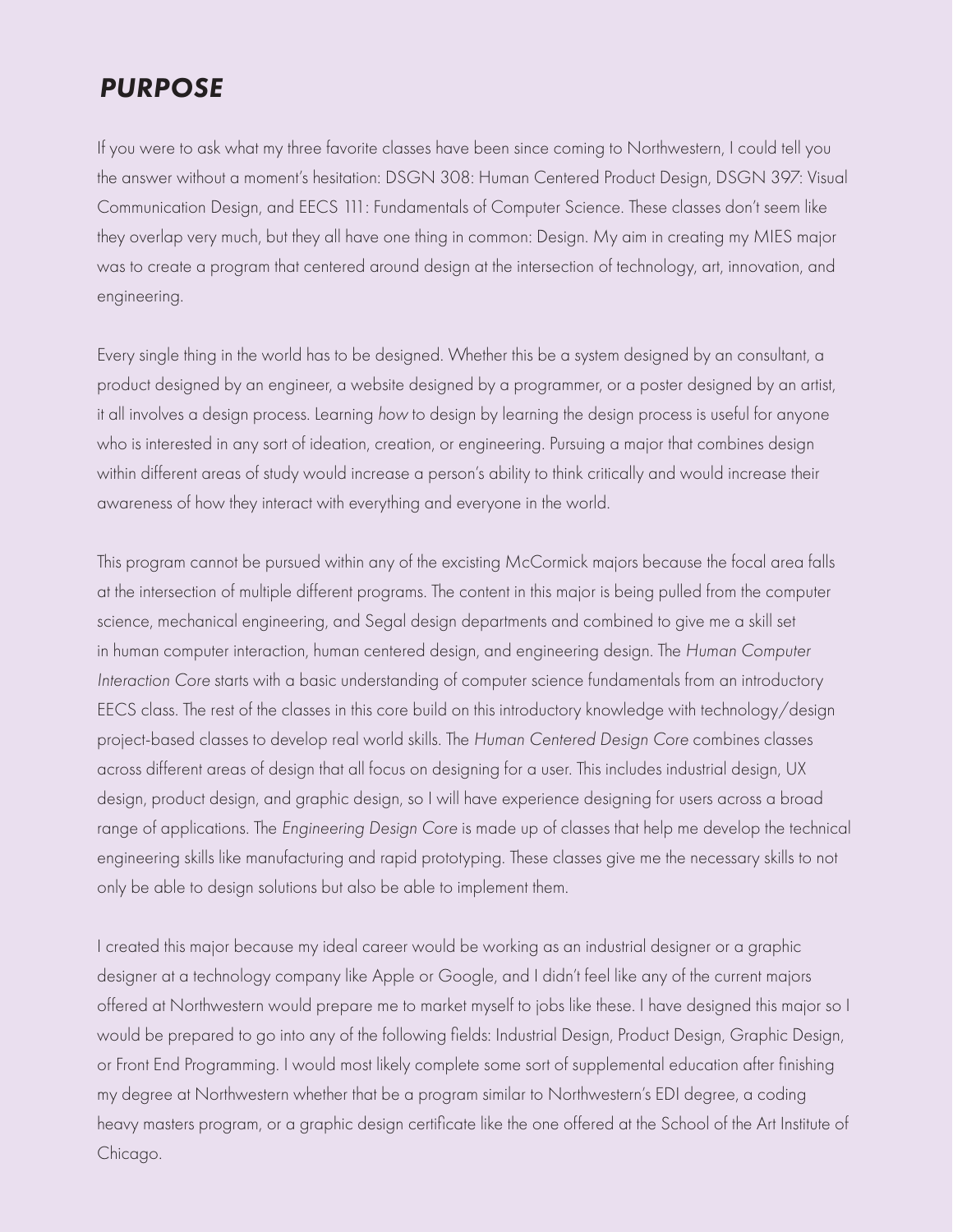This major has the caliber of an existing McCormick degree because it meets the number of ABET math and science credits and the number of ABET engineering credits required for a degree from the McCormick School of Engineering. This major covers multiple areas of study, but it doesn't just require the introduction classes in these area but also the higher level classes to increase both the rigor and the depth into these topics. For example, the Human Computer Interaction Core starts with EECS 111 in which I learn Racket programming language which is an education language that gives me an introduction into coding as a concept. Next I'll take EECS 330 which uses those foundational coding skills to design technology interfaces to meet user's needs. EECS 313 and EECS 314 continue to teach me about how humans interact with technology by studying how technology affects the "broader physical, social, and cultural worlds" and how people interact with the world with and without technology to "design, create and evaluate technologies to support such interactions," respectively.

#### Fall Winter Spring Freshman STAT 202 SOCIO 101-6 EECS 111 PSYCH 110 DTC 1 EA 1 EECS 211 PSYCH 215 DTC 2 FA<sub>2</sub> MATH 230 Sophomore  $|EA 3$ MATH 234 CHEM 110 IEMS 201 EA 4 CHEM 131/141 CIV E 216 DSGN 397 COMM\_ST 102 MAT SCI 201 DSGN 308 ME 240 DSGN 240 **Junior**  $ME 340-1$ RELIGION 264 PHYS 135-2/136-2 ME 233 PSYCH 205 PSYCH 384 DSGN 300 ME 340-2 EECS 330 DSGN 346 DSGN 397 EECS 313 EECS 130 PSYCH 343 Senior | DSGN 297 DSGN 306 DSGN 395-1 PSYCH 221 ART 220 PHYS 135-3/136-3 EECS 314 DSGN 395-2 DSGN 320/305

# *PROPOSED FOUR YEAR PLAN*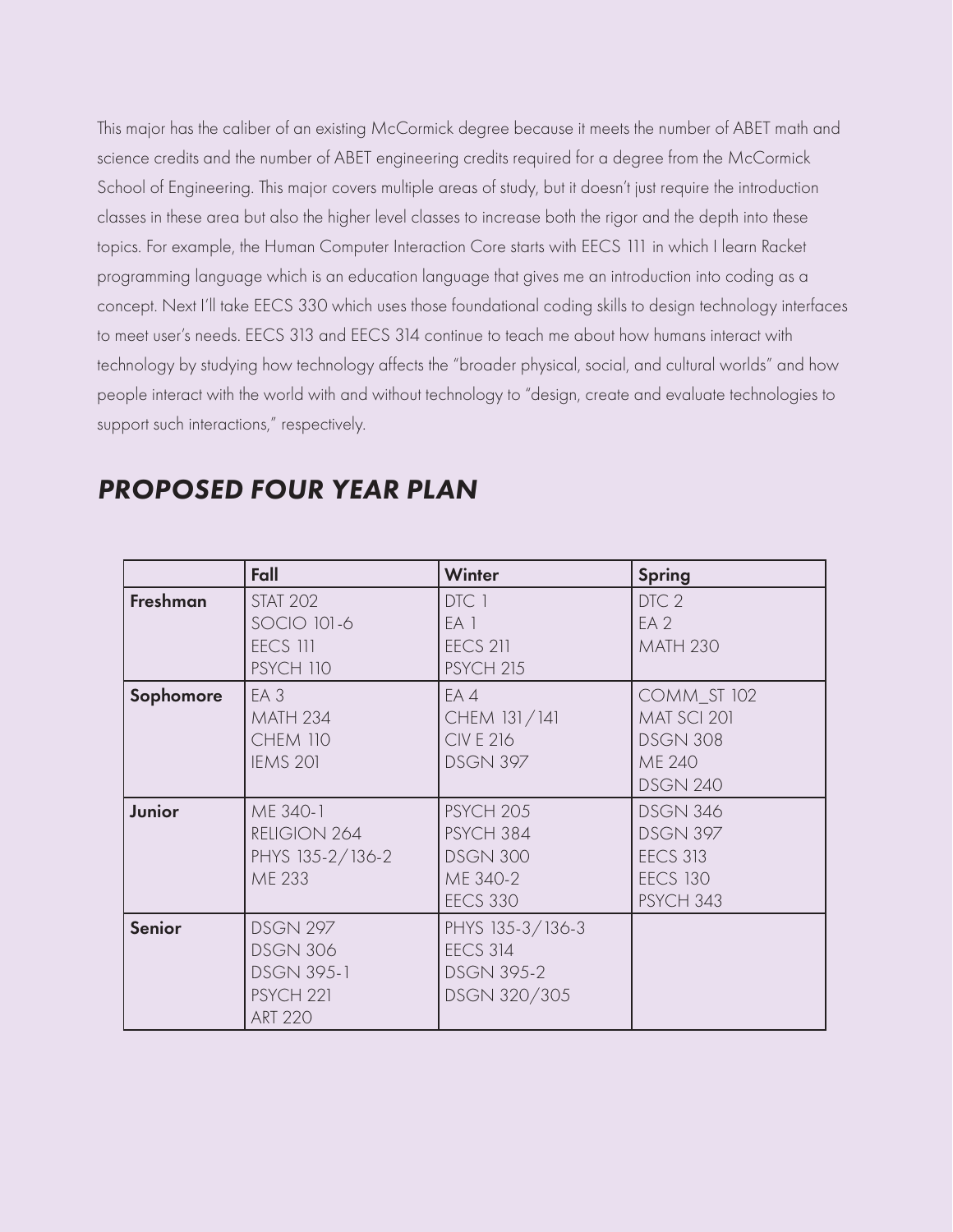# *BASIC ENGINEERING CURRICULUM*

#### Mathematics (4 units)

AP Calculus AB AP Calculus BC MATH 230: Differential Calculus of Multivariable Functions MATH 234: Integral Calculus of Multivariable Functions

### Basic sciences (4 units)

CHEM 131/141: General Chemistry + Lab PHYS 135-2,3/ PHYS 136-2,3: General Physics + Lab

**Engineering analysis (4 units)** - 1 ABET Engineering Credit GEN ENG 205-1,2,3,4: Engineering Analysis (1 eng)

# **Design and communication (3 units)** - 1 ABET Engineering Credit

DSGN 106- 1,2: Design Thinking and Communication (1 eng) ENGLISH 106- 1,2: Writing in Special Contexts COMM 102: Public Speaking

# **Basic engineering (5 units)** - 4 ABET Engineering Credit

ME 233: Electronics Design (1 eng) CEE 216: Mechanics of Materials (1 eng) MAT SCI 201: Introduction to Materials (1 eng) IEMS 201: Intro to Stats EECS 211: Fundamentals of Computer Science 2 (1 eng)

# Social sciences/Humanities (7 units)

PSYCH 110: Introduction to Psychology (*for minor)* PSYCH 215: Psychology of Personality (*for minor)* PSYCH 205: Research Methods in Psychology (*for minor)* PSYCH 343: Psychology of Beauty (*for minor)* PSYCH 384-0 Relationship Science (*for minor)* RELIGION 265: American Religious History After the Civil War ART 220: Intro to <del>Drawing</del> Painting

# Unrestricted electives (5 units)

STAT 202: Introduction to Stat (*for minor)* CHEM 110: Quantitative Problem Solving SOCIO 101-6: Freshman Seminar PSYCH 222: Intro to Neuroscience (for minor) DSGN 300: Designing your Life